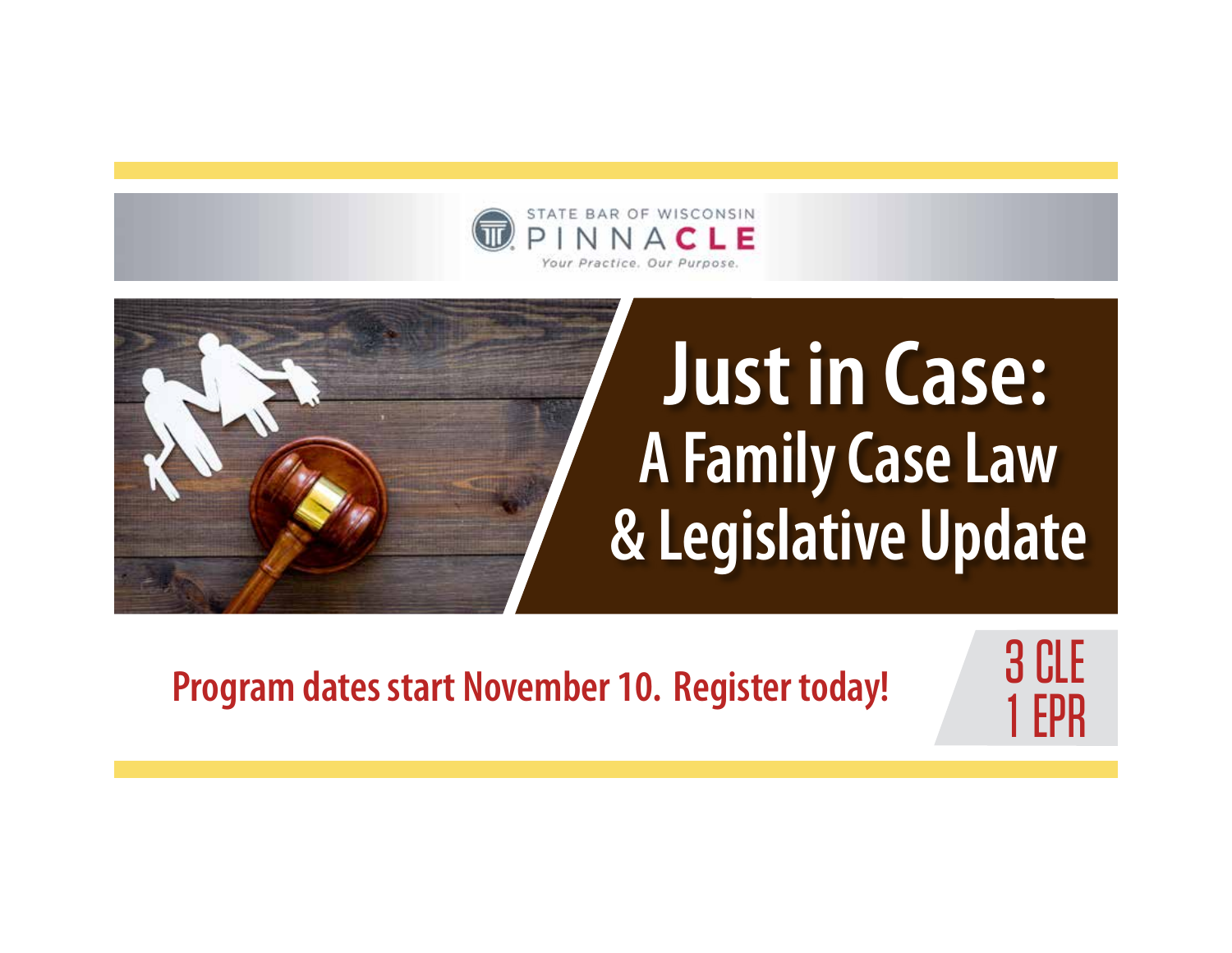## **Just in Case: A Family Case Law & Legislative Update**

## *Co-produced with the Wisconsin Chapter of the American Academy of Matrimonial Lawyers*

## **Take it easy**

Even routine things like going to the dentist or making a trip to the grocery store became more complicated in 2020. *Just in Case: A Family Case Law and Legislative Update* will help make one thing in your life easier: earning CLE and getting up-to-speed on the latest issues affecting family law practice.

We've compiled no less than a dozen significant cases from the past year and are bringing them to you in one quick-hitting update. Plus, get the ethics credit you're lacking by reviewing the ethical implications in *Miller v. Carroll,* as well as recent ethical dilemmas attracting attention.

## **How you'll benefit:**

- Receive a substantive case law update
- Get the information you need to stay up-to-date in your practice
- Cite unpublished (but citable) cases with confidence
- Understand what 2019 Wisconsin Act 95 means for establishing paternity
- Know how to handle ethical situations common to family law practice

## **Who should attend:**

- Family law attorneys
- General practitioners

#### **Register now!**

## **Schedule**

#### **8:30 am Case Law and Legislative Update**

#### **Wisconsin Supreme Court Cases**

- **Miller v. Carroll**
- <sup>l</sup> *Michels v. Kelsey*
- <sup>l</sup> *Pulkkila v. Pulkkila*

#### **Court of Appeals – Published Cases**

- <sup>l</sup> *Kemper Independence Insurance Co. v. Islami*
- <sup>l</sup> *Schwab v. Schwab*

#### **Court of Appeals – Not Published, but Citable**

- <sup>l</sup> *Franks v. Smiley*
- <sup>l</sup> *Junion v. Junion*
- <sup>l</sup> *Petit v. Petit*
- <sup>l</sup> *Reed v. Pappathopoulos*
- **Gilbert v. Gilbert**
- <sup>l</sup> *State v. Cross*
- <sup>l</sup> *Schwefel v. Przytarski*

#### **Legislative Update**

• 2019 Wisconsin Act 95 (Administrative Paternity)

#### **10:00 am Break**

#### **10:15 am Ethical Issues in Family Law Practice**

- What is the difference between ethical obligation and legal malpractice in a divorce setting?
- Can I continue to be Facebook friends with a colleague that has just become a judge or court commissioner?
- Should I close my LinkedIn account to avoid appearances of conflict of interest with other attorneys or other members of the community?
- Can I still take guardian ad litem appointments if I had domestic violence training in the past, but not since the new Supreme Court rule?
- When representing someone in a divorce do I have to follow through with drafting a QDRO or can I leave that up to the client?
- How much do I personally need to know about both parties' finances to effectively advise on a prenuptial agreement?

#### **11:15 am Program Concludes**

*Following start time, schedule will vary slightly from above listed times.*

#### *This program is sponsored by:*



The Experts in Remote Alcohol Monitoring Technology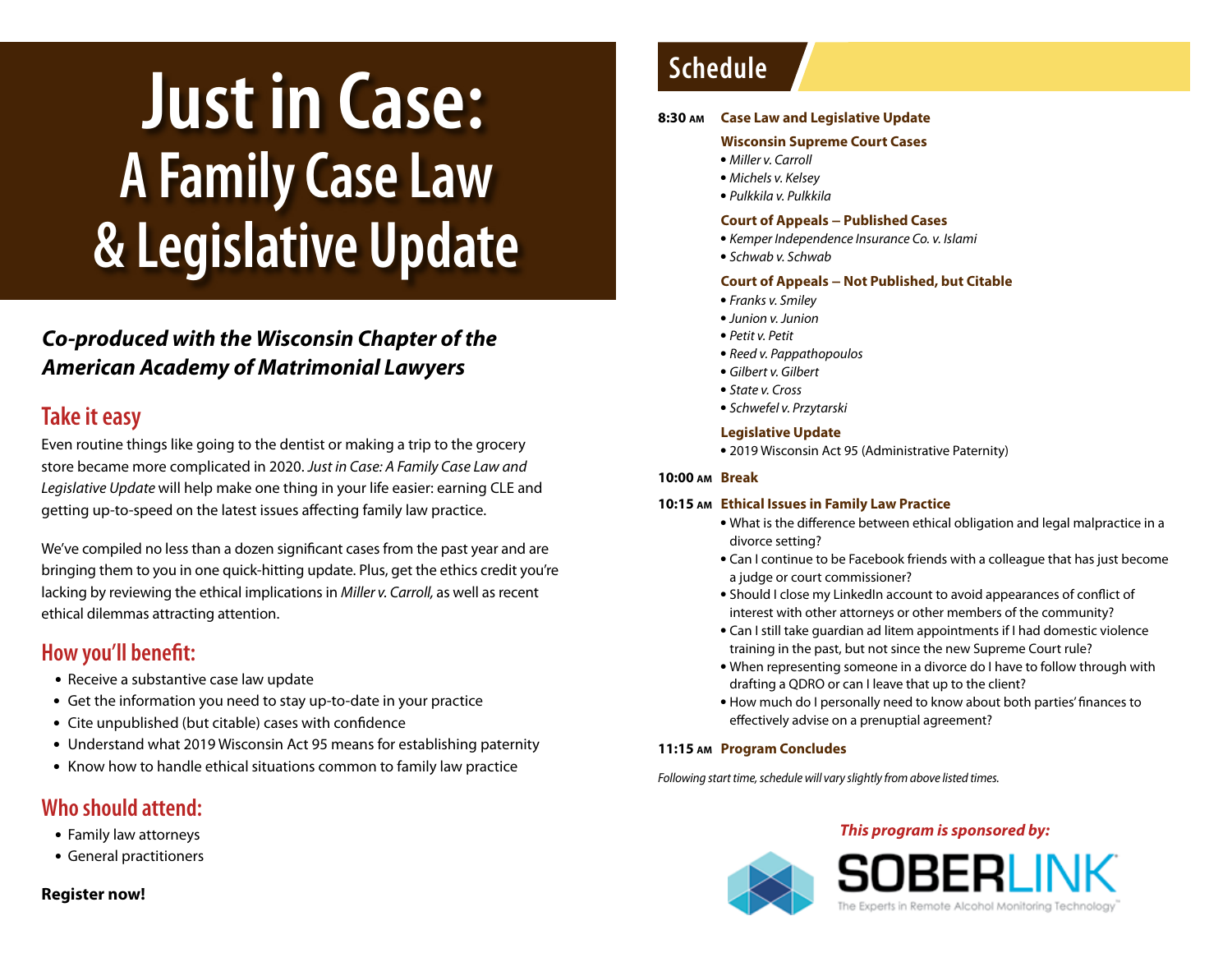## **Faculty**

## **Presenters**

**Gregg Herman** Loeb & Herman, S.C.

Milwaukee

#### **Dennis Milbrath**

Levy & Levy, S.C. Cedarburg

#### **Hon. Thomas Walsh**

Brown County Circuit Court Green Bay

## **Dates**

## **Live Webcast**

Tuesday, November 10, 2020

## **Webcast Replay**

Friday, November 20, 2020 Tuesday, November 24, 2020 Monday, November 30, 2020 Saturday, December 5, 2020 Thursday, December 10, 2020 Wednesday, December 16, 2020 Tuesday, December 22, 2020 Wednesday, December 30, 2020

Additional webcast replay dates are available for this program. Visit **wisbar.org/seminars** for more information and to register.

## **Credits**

This program has been submitted to the Wisconsin Board of Bar Examiners for up to **3 CLE credits including 1 Ethics and Professional Responsibility credit.** 

## **Registration**

**ONLINE: www.wisbar.org/seminars**

**PHONE: (800) 728-7788** 

**FAX: (608) 257-5502**

**MAIL: State Bar PINNACLE Registrations P.O. Box 7158 Madison, WI 53707-7158**

#### **State Bar CLE/PINNACLE Passbook Registrations:**

Passbook Certificates must be received by the State Bar at least one business day prior to the event.

#### **Registration Cancellations:**

Visit **wisbar.org/cancellation\_policy** for information on PINNACLE registration cancellation policies.

#### **Course materials for those attending the seminar:**

**Course materials are provided in PDF format** and are downloadable from *my*StateBar on wisbar.org up to two days prior to and 90 days after your seminar.

#### *Book Sale!*

## Wisconsin Judicial Benchbook Vol. III Family

**Save 20%** on *Wisconsin Judicial Benchbook Vol. III Family*.\* A general guide to the most essential issues of family law cases. Presents divorce, financial matters, children's issues, and other actions in a quick and easy-to-follow format



**Print Book:** #AK0027; 588+ pp.; 7th ed. 2020-21 **Member:** \$169 \$135.20 **| Nonmember:** \$212 \$169.60

*Books UnBound*® **Subscription:** #AE0027\_SUB **Member:** \$180 \$144 **| Nonmember:** \$225 \$80



*\*Discount applies to both print and digital Books UnBound® editions of this title and cannot be applied to previous purchases. Offer valid as long as CLE credit is available for this program. For Books UnBound users, discount may be applied to purchase of individual Books UnBound title only and may not be used on purchase of full library.*

### *Additional Learning Opportunities*

## Advanced Skills and Techniques for Family Law Practice – 2020

Take a deep dive into complex legal issues in family law practice. Experienced practitioners will provide insight and guidance on drafting and challenging marital property agreements, untangling social security in divorce, advanced evidentiary matters, QDRO valuations, how your clients' cultural norms can affect divorce proceedings, and more. **6 CLE** 

**Live Webcast:** Dec. 2, 2020 **Webcast Replays:** Dec. 11, 2020 | Dec 14, 2020 | Dec. 19, 2020 | Dec. 23, 2020 | Dec. 31, 2020 | Jan. 8, 2021 | Jan. 11, 2021

## Family Law Casenotes and Quotes

A research tool that every family law attorney needs. It compiles family law cases published since the Divorce Reform Act of 1977 (and noteworthy, citable unpublished opinions issued after July 1, 2009) in three volumes indexed for quick navigation. (Includes Aug. 2020, May 2020, March 2019 supplements.)

**Print Book:** #AK0056; 2,140+ pp.; 6th ed. 2017-18; 3 vols; **Member:** \$166 | **Nonmember:** \$210 *Books UnBound*® **Subscription:** #AE0056\_SUB; **Member:** \$180 | **Nonmember:** \$225

## Family Law Forms Library

Forms at your fingertips – 24/7, from wherever you have an internet connection. Access more than 200 family law documents, including checklists, forms, sample letters, and sample language documents.

**Online subscription:** #FSFB8000; **Members only:** \$145/year